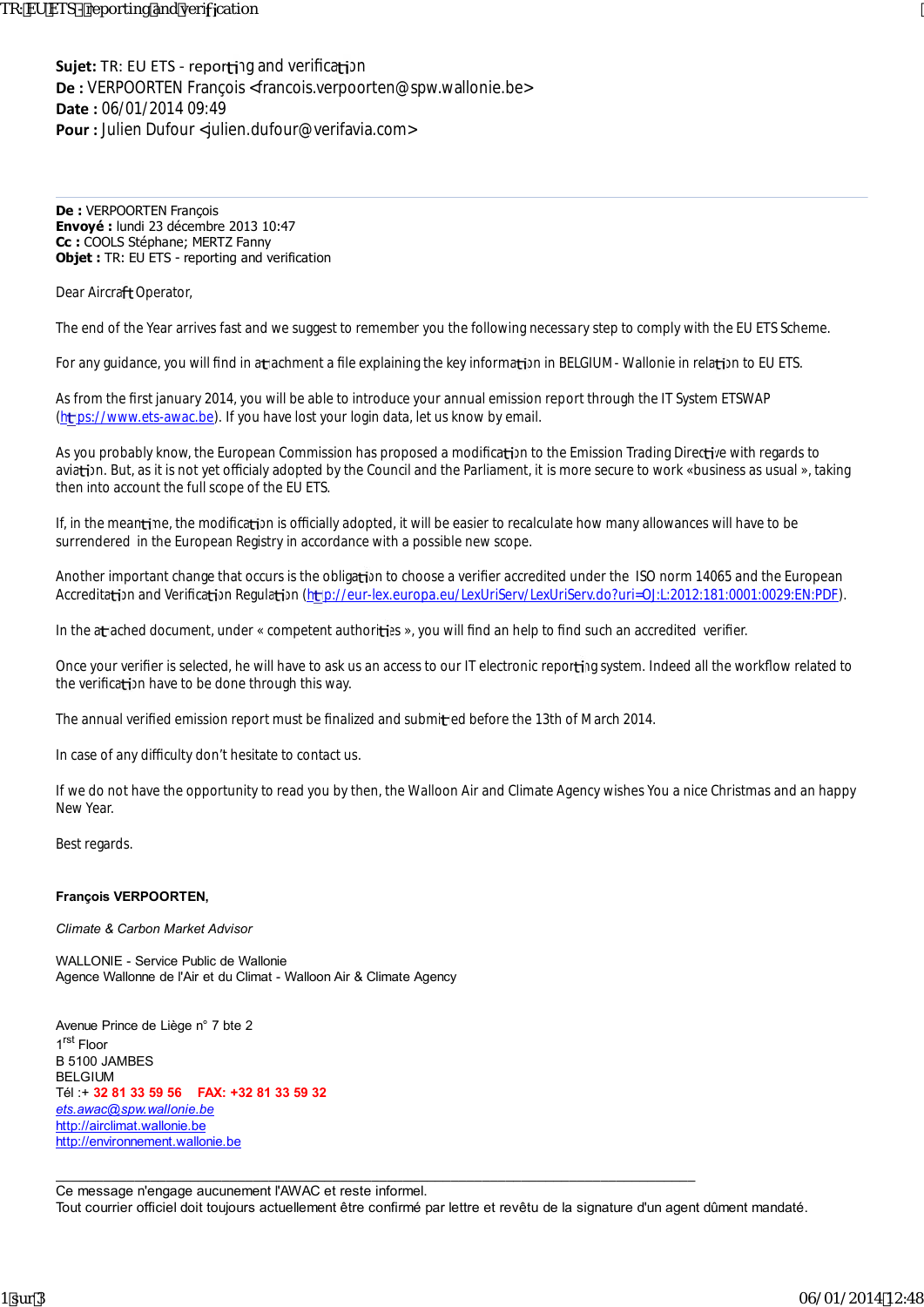-EU ETS guidance for aircraft operators in Wallonie with CSS.html

## **EU ETS PHASE III - Guidance for aircraft Operators**

| <b>Inclusion of</b>         | -Pièces jointes :                                                |
|-----------------------------|------------------------------------------------------------------|
| aviation in the             | EU ETS guidance for aircraft operators in Wallonie with CSS.html |
| <b>EU ETS</b>               |                                                                  |
| <b>Am I concerned</b>       |                                                                  |
| by the EU ETS ?             |                                                                  |
| What are my<br>obligations? |                                                                  |
| <b>And for new</b>          |                                                                  |
| operators/new               |                                                                  |
| entrants in the             |                                                                  |
| scheme?                     |                                                                  |
| <b>Competent</b>            |                                                                  |
| authorities                 |                                                                  |
| <b>Revision of the</b>      |                                                                  |
| Directive:                  |                                                                  |
| Commission's                |                                                                  |
| proposal                    |                                                                  |
|                             |                                                                  |